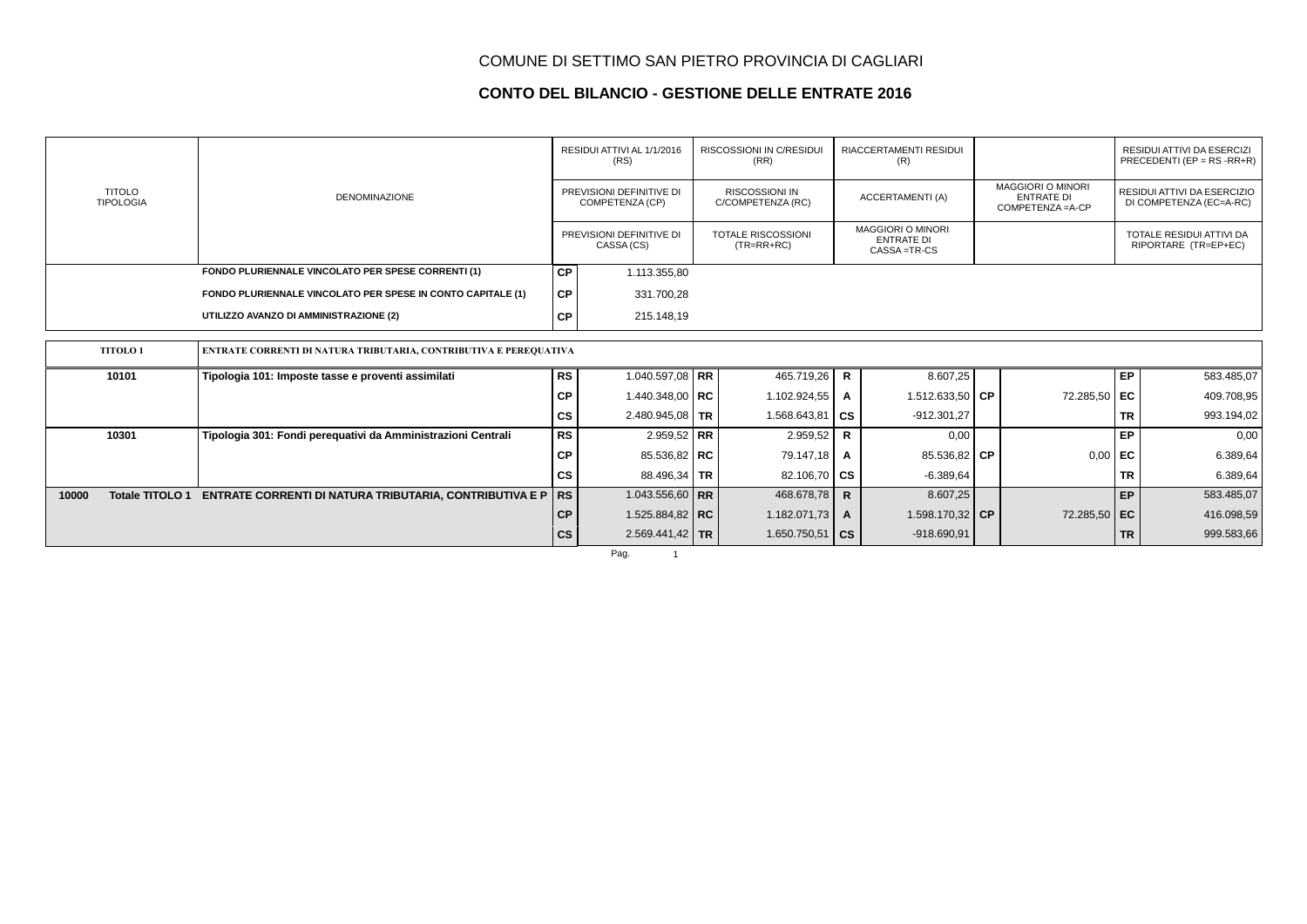### **CONTO DEL BILANCIO - GESTIONE DELLE ENTRATE 2016**

|                                   |                                                                    |                                             | RESIDUI ATTIVI AL 1/1/2016<br>(RS)     |  | RISCOSSIONI IN C/RESIDUI<br>(RR)           |                                                                | RIACCERTAMENTI RESIDUI<br>(R) |                                                                    |                  |           | RESIDUI ATTIVI DA ESERCIZI<br>PRECEDENTI (EP = $RS$ - $RR+R$ ) |
|-----------------------------------|--------------------------------------------------------------------|---------------------------------------------|----------------------------------------|--|--------------------------------------------|----------------------------------------------------------------|-------------------------------|--------------------------------------------------------------------|------------------|-----------|----------------------------------------------------------------|
| <b>TITOLO</b><br><b>TIPOLOGIA</b> | <b>DENOMINAZIONE</b>                                               | PREVISIONI DEFINITIVE DI<br>COMPETENZA (CP) |                                        |  | <b>RISCOSSIONI IN</b><br>C/COMPETENZA (RC) | ACCERTAMENTI (A)                                               |                               | <b>MAGGIORI O MINORI</b><br><b>ENTRATE DI</b><br>COMPETENZA = A-CP |                  |           | RESIDUI ATTIVI DA ESERCIZIO<br>DI COMPETENZA (EC=A-RC)         |
|                                   |                                                                    |                                             | PREVISIONI DEFINITIVE DI<br>CASSA (CS) |  | <b>TOTALE RISCOSSIONI</b><br>$(TR=RR+RC)$  | <b>MAGGIORI O MINORI</b><br><b>ENTRATE DI</b><br>CASSA = TR-CS |                               |                                                                    |                  |           | TOTALE RESIDUI ATTIVI DA<br>RIPORTARE (TR=EP+EC)               |
| <b>TITOLO 2</b>                   | <b>TRASFERIMENTI CORRENTI</b>                                      |                                             |                                        |  |                                            |                                                                |                               |                                                                    |                  |           |                                                                |
| 20101                             | Tipologia 101: Trasferimenti correnti da Amministrazioni pubbliche | RS                                          | 1.487.096,80 RR                        |  | 1.407.977,97 R                             |                                                                | $-37.400,80$                  |                                                                    |                  | EP        | 41.718,03                                                      |
|                                   |                                                                    | <b>CP</b>                                   | $5.562.455.31$ RC                      |  | 3.320.940,31                               | A                                                              | 4.690.215,24   CP             |                                                                    | $-872.240,07$ EC |           | 1.369.274,93                                                   |
|                                   |                                                                    | CS                                          | 7.049.552,11   TR                      |  | 4.728.918,28 $\mathsf{CS}$                 |                                                                | $-2.320.633.83$               |                                                                    |                  | <b>TR</b> | 1.410.992,96                                                   |
| 20000<br>Totale TITOLO 2          | <b>TRASFERIMENTI CORRENTI</b>                                      | <b>RS</b>                                   | 1.487.096,80 RR                        |  | 1.407.977,97                               | $\mathbf R$                                                    | $-37.400,80$                  |                                                                    |                  | EP        | 41.718,03                                                      |
|                                   |                                                                    | CP                                          | 5.562.455,31   RC                      |  | 3.320.940,31                               | A                                                              | 4.690.215,24 CP               |                                                                    | $-872.240,07$ EC |           | 1.369.274,93                                                   |
|                                   |                                                                    | cs                                          | 7.049.552,11   TR                      |  | 4.728.918,28 $\overline{\text{CS}}$        |                                                                | $-2.320.633.83$               |                                                                    |                  | <b>TR</b> | 1.410.992,96                                                   |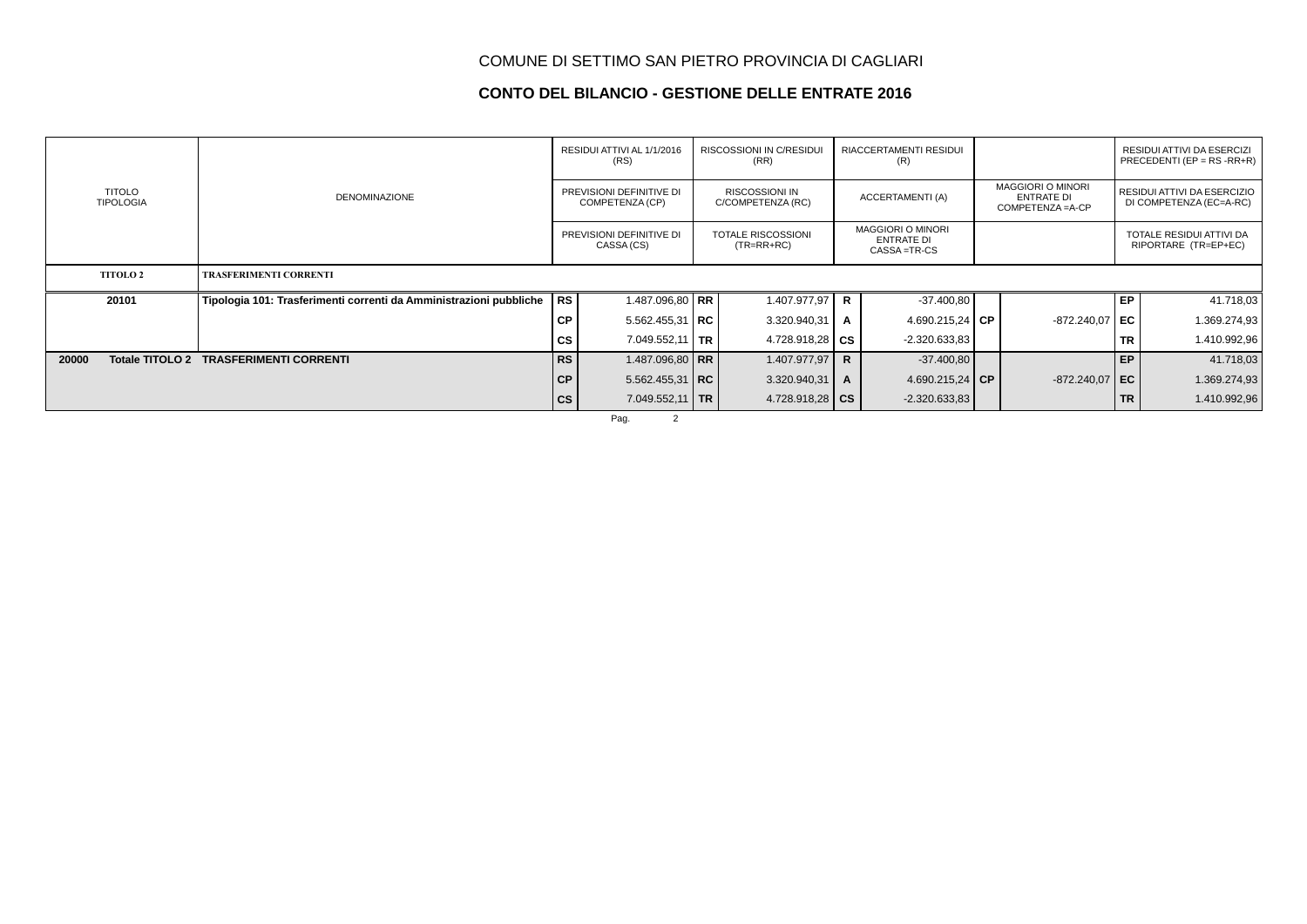### **CONTO DEL BILANCIO - GESTIONE DELLE ENTRATE 2016**

|                                   |                                                                     |               | RESIDUI ATTIVI AL 1/1/2016<br>(RS)          |    | <b>RISCOSSIONI IN C/RESIDUI</b><br>(RR)    |                         | <b>RIACCERTAMENTI RESIDUI</b><br>(R)                           |                                                                    |                 |                                                        | RESIDUI ATTIVI DA ESERCIZI<br>PRECEDENTI (EP = $RS$ -RR+R) |
|-----------------------------------|---------------------------------------------------------------------|---------------|---------------------------------------------|----|--------------------------------------------|-------------------------|----------------------------------------------------------------|--------------------------------------------------------------------|-----------------|--------------------------------------------------------|------------------------------------------------------------|
| <b>TITOLO</b><br><b>TIPOLOGIA</b> | <b>DENOMINAZIONE</b>                                                |               | PREVISIONI DEFINITIVE DI<br>COMPETENZA (CP) |    | <b>RISCOSSIONI IN</b><br>C/COMPETENZA (RC) | <b>ACCERTAMENTI (A)</b> |                                                                | <b>MAGGIORI O MINORI</b><br><b>ENTRATE DI</b><br>COMPETENZA = A-CP |                 | RESIDUI ATTIVI DA ESERCIZIO<br>DI COMPETENZA (EC=A-RC) |                                                            |
|                                   |                                                                     |               | PREVISIONI DEFINITIVE DI<br>CASSA (CS)      |    | <b>TOTALE RISCOSSIONI</b><br>$(TR=RR+RC)$  |                         | <b>MAGGIORI O MINORI</b><br><b>ENTRATE DI</b><br>CASSA = TR-CS |                                                                    |                 |                                                        | TOTALE RESIDUI ATTIVI DA<br>RIPORTARE (TR=EP+EC)           |
| <b>TITOLO3</b>                    | <b>ENTRATE EXTRATRIBUTARIE</b>                                      |               |                                             |    |                                            |                         |                                                                |                                                                    |                 |                                                        |                                                            |
| 30100                             | Tipologia 100: Vendita di beni e servizi e proventi derivanti dalla | <b>RS</b>     | 582.383,44 RR                               |    | 134.915,98                                 | R                       | 0,00                                                           |                                                                    |                 | <b>EP</b>                                              | 447.467,46                                                 |
|                                   | gestione dei beni                                                   | <b>CP</b>     | 324.070,25   RC                             |    | 131.504,74                                 | Α                       | 256.025,24 CP                                                  |                                                                    | $-68.045,01$    | ∣ EC                                                   | 124.520,50                                                 |
|                                   |                                                                     | CS            | 906.453,69   TR                             |    | 266.420,72                                 | <b>CS</b>               | $-640.032,97$                                                  |                                                                    |                 | <b>TR</b>                                              | 571.987,96                                                 |
| 30300                             | Tipologia 300: Interessi attivi                                     | <b>RS</b>     | 33,92 RR                                    |    | 33,92                                      | $\mathsf{R}$            | 0,00                                                           |                                                                    |                 | <b>EP</b>                                              | 0,00                                                       |
|                                   |                                                                     | <b>CP</b>     | $0,00$ RC                                   |    | 0,00                                       | A                       | $0,00$ CP                                                      |                                                                    | 0,00            | EC                                                     | 0,00                                                       |
|                                   |                                                                     | $\mathsf{cs}$ | 33,92 TR                                    |    | 33,92                                      | <b>CS</b>               | 0,00                                                           |                                                                    |                 | <b>TR</b>                                              | 0,00                                                       |
| 30500                             | Tipologia 500: Rimborsi e altre entrate correnti                    | <b>RS</b>     | 9.398,21                                    | RR | 0,00                                       | $\mathsf{R}$            | 0,00                                                           |                                                                    |                 | <b>EP</b>                                              | 9.398,21                                                   |
|                                   |                                                                     | <b>CP</b>     | $0,00$ RC                                   |    | 0,00                                       | A                       | $0,00$ CP                                                      |                                                                    | 0,00            | l EC.                                                  | 0,00                                                       |
|                                   |                                                                     | cs            | 9.398,21   TR                               |    | 0,00                                       | <b>CS</b>               | $-9.398,21$                                                    |                                                                    |                 | <b>TR</b>                                              | 9.398,21                                                   |
| Totale TITOLO 3<br>30000          | <b>ENTRATE EXTRATRIBUTARIE</b>                                      | <b>RS</b>     | 591.815,57 RR                               |    | 134.949,90                                 | $\mathsf{R}$            | 0,00                                                           |                                                                    |                 | <b>EP</b>                                              | 456.865,67                                                 |
|                                   |                                                                     | CP            | 324.070,25   RC                             |    | 131.504,74                                 | A                       | 256.025,24 CP                                                  |                                                                    | $-68.045,01$ EC |                                                        | 124.520,50                                                 |
|                                   |                                                                     | $\mathsf{cs}$ | 915.885,82   TR                             |    | 266.454,64                                 | <b>CS</b>               | $-649.431,18$                                                  |                                                                    |                 | <b>TR</b>                                              | 581.386,17                                                 |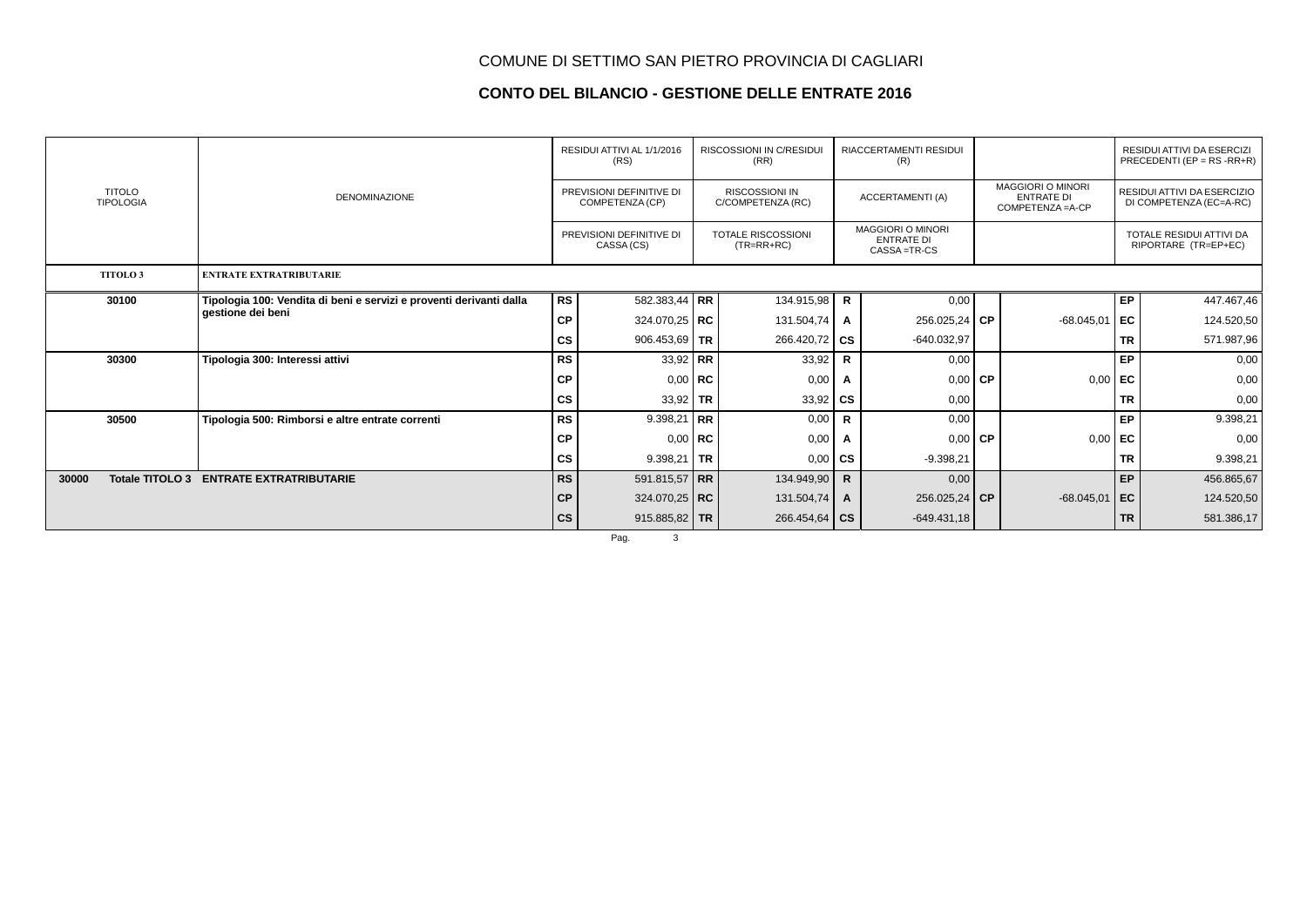### **CONTO DEL BILANCIO - GESTIONE DELLE ENTRATE 2016**

|                                   |                                                                       | RESIDUI ATTIVI AL 1/1/2016<br>(RS) |                                                                                       |  | <b>RISCOSSIONI IN C/RESIDUI</b><br>(RR)<br><b>RISCOSSIONI IN</b><br>C/COMPETENZA (RC) |              | <b>RIACCERTAMENTI RESIDUI</b><br>(R)                           |                                                                    |                    | RESIDUI ATTIVI DA ESERCIZI<br>PRECEDENTI (EP = $RS$ -RR+R) |                                                        |  |
|-----------------------------------|-----------------------------------------------------------------------|------------------------------------|---------------------------------------------------------------------------------------|--|---------------------------------------------------------------------------------------|--------------|----------------------------------------------------------------|--------------------------------------------------------------------|--------------------|------------------------------------------------------------|--------------------------------------------------------|--|
| <b>TITOLO</b><br><b>TIPOLOGIA</b> | <b>DENOMINAZIONE</b>                                                  |                                    | PREVISIONI DEFINITIVE DI<br>COMPETENZA (CP)<br>PREVISIONI DEFINITIVE DI<br>CASSA (CS) |  |                                                                                       |              | <b>ACCERTAMENTI (A)</b>                                        | <b>MAGGIORI O MINORI</b><br><b>ENTRATE DI</b><br>COMPETENZA = A-CP |                    |                                                            | RESIDUI ATTIVI DA ESERCIZIO<br>DI COMPETENZA (EC=A-RC) |  |
|                                   |                                                                       |                                    |                                                                                       |  | <b>TOTALE RISCOSSIONI</b><br>$(TR=RR+RC)$                                             |              | <b>MAGGIORI O MINORI</b><br><b>ENTRATE DI</b><br>CASSA = TR-CS |                                                                    |                    |                                                            | TOTALE RESIDUI ATTIVI DA<br>RIPORTARE (TR=EP+EC)       |  |
| <b>TITOLO4</b>                    | <b>ENTRATE IN CONTO CAPITALE</b>                                      |                                    |                                                                                       |  |                                                                                       |              |                                                                |                                                                    |                    |                                                            |                                                        |  |
| 40100                             | Tipologia 100: Tributi in conto capitale                              | <b>RS</b>                          | 7.627,17 RR                                                                           |  | 6.261,84                                                                              | R            | 0,00                                                           |                                                                    |                    | <b>EP</b>                                                  | 1.365,33                                               |  |
|                                   |                                                                       | <b>CP</b>                          | 200.000,00   RC                                                                       |  | 127.472,48                                                                            | A            | 132.172,91 CP                                                  |                                                                    | $-67.827,09$ EC    |                                                            | 4.700,43                                               |  |
|                                   |                                                                       | cs                                 | 207.627,17   TR                                                                       |  | 133.734,32                                                                            | <b>CS</b>    | $-73.892,85$                                                   |                                                                    |                    | <b>TR</b>                                                  | 6.065,76                                               |  |
| 40200                             | Tipologia 200: Contributi agli investimenti                           | <b>RS</b>                          | $278.809,41$ RR                                                                       |  | 0,00                                                                                  | R            | $-12.676.62$                                                   |                                                                    |                    | <b>EP</b>                                                  | 266.132,79                                             |  |
|                                   |                                                                       | <b>CP</b>                          | $2.578.166,87$ RC                                                                     |  | 165.060,83                                                                            | A            | 1.170.698,97 CP                                                |                                                                    | $-1.407.467,90$ EC |                                                            | 1.005.638,14                                           |  |
|                                   |                                                                       | <b>CS</b>                          | 2.856.976,28 TR                                                                       |  | 165.060,83 $\overline{c}$ CS                                                          |              | $-2.691.915,45$                                                |                                                                    |                    | <b>TR</b>                                                  | 1.271.770,93                                           |  |
| 40400                             | Tipologia 400: Entrate da alienazione di beni materiali e immateriali | <b>RS</b>                          | $38.220,51$ RR                                                                        |  | 14.400,00                                                                             | R            | 200,00                                                         |                                                                    |                    | <b>EP</b>                                                  | 24.020,51                                              |  |
|                                   |                                                                       | <b>CP</b>                          | 474.573,82 RC                                                                         |  | 131.343,00                                                                            | A            | 203.525,16 CP                                                  |                                                                    | $-271.048,66$ EC   |                                                            | 72.182,16                                              |  |
|                                   |                                                                       | CS                                 | 512.794,33 TR                                                                         |  | 145.743,00                                                                            | <b>CS</b>    | $-367.051,33$                                                  |                                                                    |                    | <b>TR</b>                                                  | 96.202,67                                              |  |
| 40000<br>Totale TITOLO 4          | <b>ENTRATE IN CONTO CAPITALE</b>                                      | <b>RS</b>                          | 324.657,09   RR                                                                       |  | 20.661,84                                                                             | $\mathsf{R}$ | $-12.476.62$                                                   |                                                                    |                    | <b>EP</b>                                                  | 291.518,63                                             |  |
|                                   |                                                                       | C <sub>P</sub>                     | 3.252.740,69   RC                                                                     |  | 423.876,31                                                                            | A            | 1.506.397,04 CP                                                |                                                                    | $-1.746.343,65$ EC |                                                            | 1.082.520,73                                           |  |
|                                   |                                                                       | $\mathsf{cs}$                      | 3.577.397,78 TR                                                                       |  | 444.538,15 $\overline{\text{CS}}$                                                     |              | $-3.132.859,63$                                                |                                                                    |                    | <b>TR</b>                                                  | 1.374.039,36                                           |  |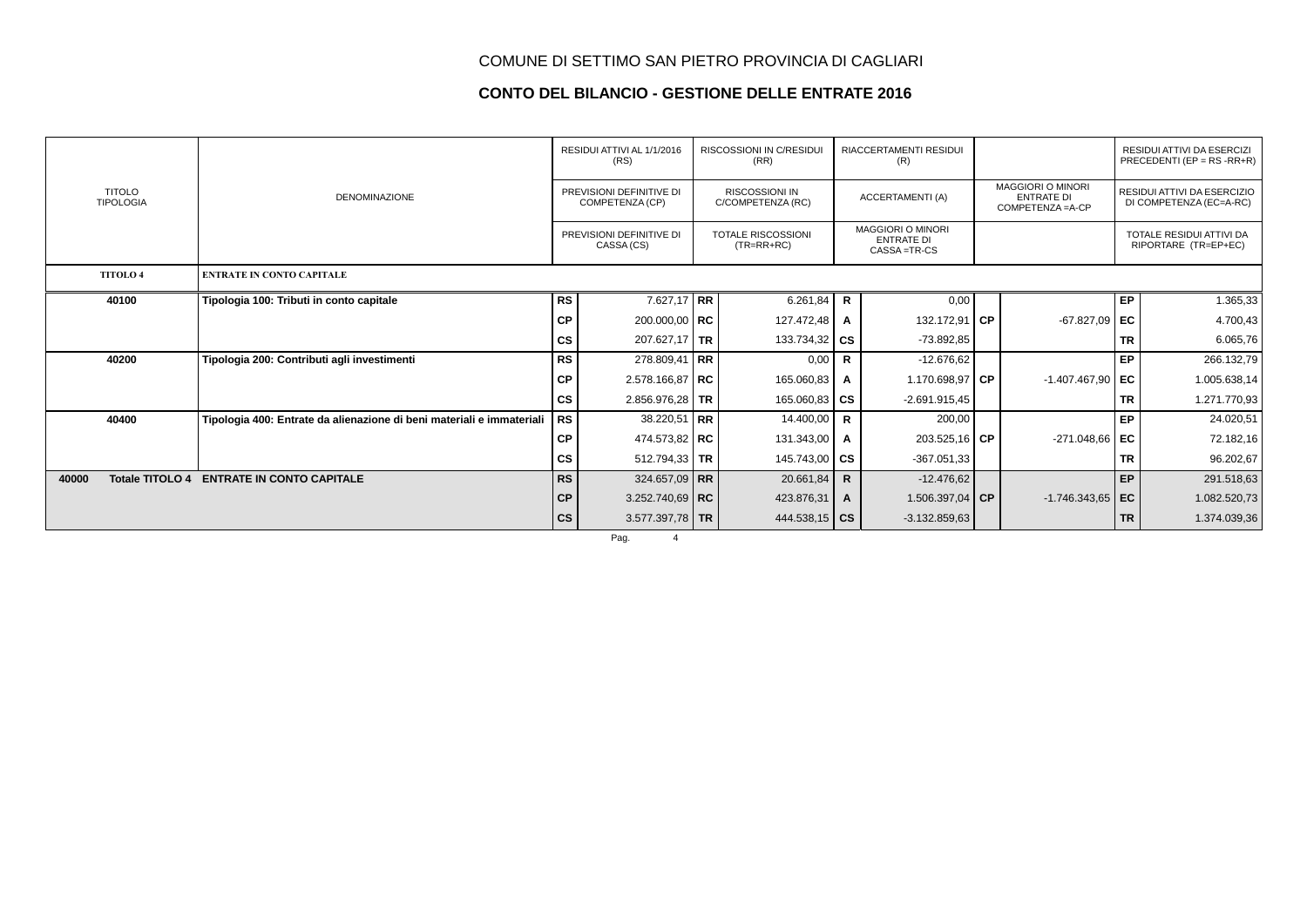### **CONTO DEL BILANCIO - GESTIONE DELLE ENTRATE 2016**

|                                   |                                                           |               | RESIDUI ATTIVI AL 1/1/2016<br>(RS)     |                                                                                           | <b>RISCOSSIONI IN C/RESIDUI</b><br>(RR) |                                                         | RIACCERTAMENTI RESIDUI<br>(R) |      |                                                                    | RESIDUI ATTIVI DA ESERCIZI<br>PRECEDENTI (EP = $RS$ - $RR+R$ ) |      |  |
|-----------------------------------|-----------------------------------------------------------|---------------|----------------------------------------|-------------------------------------------------------------------------------------------|-----------------------------------------|---------------------------------------------------------|-------------------------------|------|--------------------------------------------------------------------|----------------------------------------------------------------|------|--|
| <b>TITOLO</b><br><b>TIPOLOGIA</b> | <b>DENOMINAZIONE</b>                                      |               |                                        | <b>RISCOSSIONI IN</b><br>PREVISIONI DEFINITIVE DI<br>COMPETENZA (CP)<br>C/COMPETENZA (RC) |                                         | ACCERTAMENTI (A)                                        |                               |      | <b>MAGGIORI O MINORI</b><br><b>ENTRATE DI</b><br>COMPETENZA = A-CP | RESIDUI ATTIVI DA ESERCIZIO<br>DI COMPETENZA (EC=A-RC)         |      |  |
|                                   |                                                           |               | PREVISIONI DEFINITIVE DI<br>CASSA (CS) | <b>TOTALE RISCOSSIONI</b><br>$(TR=RR+RC)$                                                 |                                         | <b>MAGGIORI O MINORI</b><br>ENTRATE DI<br>CASSA = TR-CS |                               |      |                                                                    | TOTALE RESIDUI ATTIVI DA<br>RIPORTARE (TR=EP+EC)               |      |  |
| <b>TITOLO 5</b>                   | <b>ENTRATE DA RIDUZIONE DI ATTIVITA' FINANZIARIE</b>      |               |                                        |                                                                                           |                                         |                                                         |                               |      |                                                                    |                                                                |      |  |
| 50300                             | Tipologia 300: Riscossione crediti di medio-lungo termine | RS            | $0,00$ RR                              |                                                                                           | 0,00                                    | $\mathbf R$                                             | 0,00                          |      |                                                                    | EP                                                             | 0,00 |  |
|                                   |                                                           | <b>CP</b>     | $0,00 \mid \mathbf{RC}$                |                                                                                           | 0,00                                    | A                                                       | 0,00                          | l CP | 0,00                                                               | EC                                                             | 0,00 |  |
|                                   |                                                           | <b>CS</b>     | $0,00$ TR                              |                                                                                           | 0,00                                    | <b>CS</b>                                               | 0,00                          |      |                                                                    | <b>TR</b>                                                      | 0,00 |  |
| Totale TITOLO 5<br>50000          | <b>ENTRATE DA RIDUZIONE DI ATTIVITA' FINANZIARIE</b>      | <b>RS</b>     | $0.00$ RR                              |                                                                                           | 0,00                                    | $\mathsf{R}$                                            | 0,00                          |      |                                                                    | EP                                                             | 0,00 |  |
|                                   |                                                           | <b>CP</b>     | $0,00$ RC                              |                                                                                           | 0,00                                    | A                                                       | $0.00$ CP                     |      | $0,00$ EC                                                          |                                                                | 0,00 |  |
|                                   |                                                           | $\mathsf{cs}$ | $0,00$ TR                              |                                                                                           | 0,00                                    | <b>CS</b>                                               | 0,00                          |      |                                                                    | <b>TR</b>                                                      | 0,00 |  |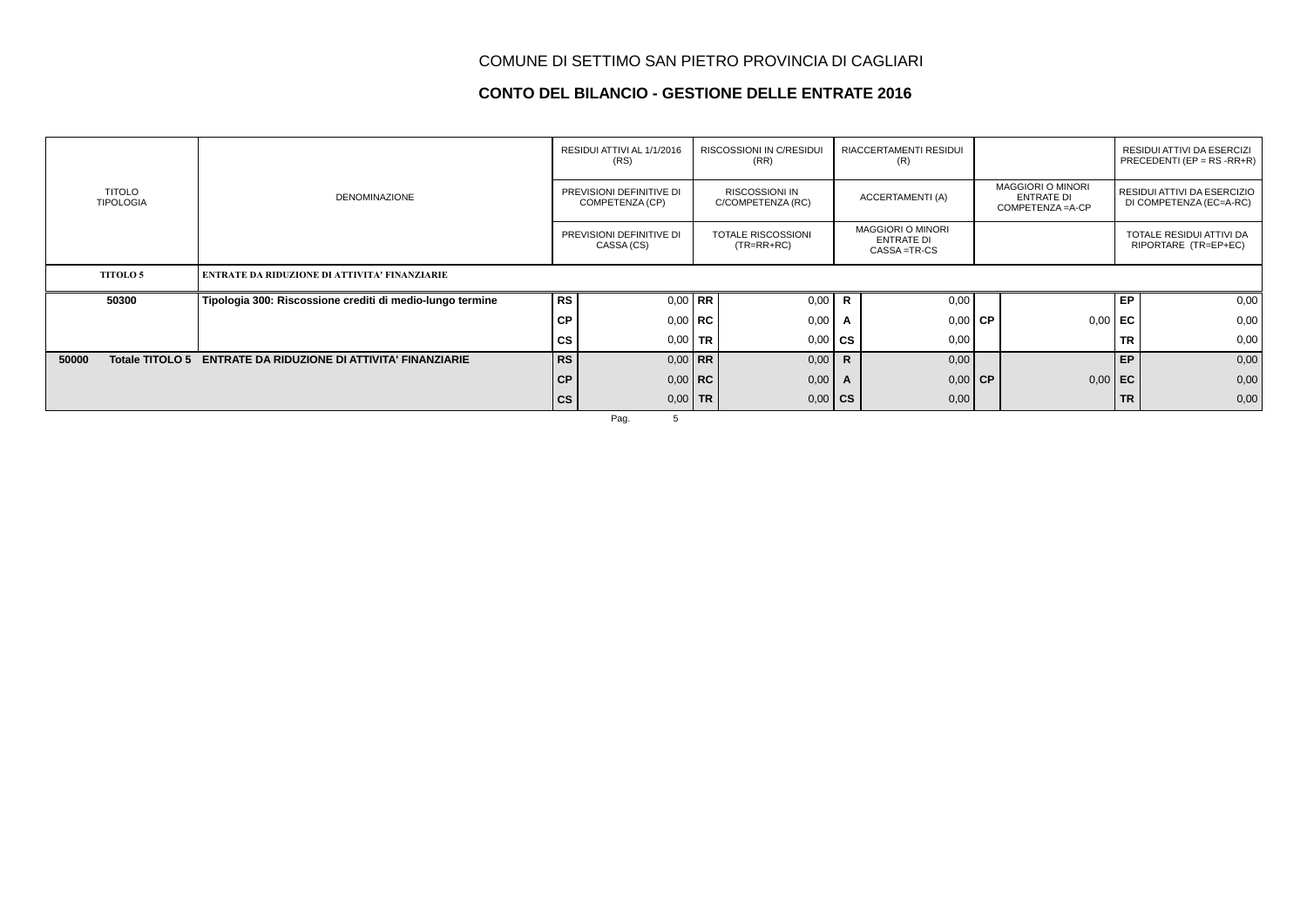### **CONTO DEL BILANCIO - GESTIONE DELLE ENTRATE 2016**

|                                   | <b>DENOMINAZIONE</b>                                                     | RESIDUI ATTIVI AL 1/1/2016<br>(RS)     |                                             | RISCOSSIONI IN C/RESIDUI<br>(RR)          |                                            | RIACCERTAMENTI RESIDUI<br>(R)                           |                  |                                                                    |                |                                                        | RESIDUI ATTIVI DA ESERCIZI<br>PRECEDENTI (EP = $RS$ -RR+R) |
|-----------------------------------|--------------------------------------------------------------------------|----------------------------------------|---------------------------------------------|-------------------------------------------|--------------------------------------------|---------------------------------------------------------|------------------|--------------------------------------------------------------------|----------------|--------------------------------------------------------|------------------------------------------------------------|
| <b>TITOLO</b><br><b>TIPOLOGIA</b> |                                                                          |                                        | PREVISIONI DEFINITIVE DI<br>COMPETENZA (CP) |                                           | <b>RISCOSSIONI IN</b><br>C/COMPETENZA (RC) |                                                         | ACCERTAMENTI (A) | <b>MAGGIORI O MINORI</b><br><b>ENTRATE DI</b><br>COMPETENZA = A-CP |                | RESIDUI ATTIVI DA ESERCIZIO<br>DI COMPETENZA (EC=A-RC) |                                                            |
|                                   |                                                                          | PREVISIONI DEFINITIVE DI<br>CASSA (CS) |                                             | <b>TOTALE RISCOSSIONI</b><br>$(TR=RR+RC)$ |                                            | <b>MAGGIORI O MINORI</b><br>ENTRATE DI<br>CASSA = TR-CS |                  |                                                                    |                | TOTALE RESIDUI ATTIVI DA<br>RIPORTARE (TR=EP+EC)       |                                                            |
| <b>TITOLO 6</b>                   | <b>ACCENSIONE PRESTITI</b>                                               |                                        |                                             |                                           |                                            |                                                         |                  |                                                                    |                |                                                        |                                                            |
| 60300                             | Tipologia 300: Accensione Mutui e altri finanziamenti a medio lungo   RS |                                        | $0.00$ RR                                   |                                           | 0,00                                       | R                                                       | 0,00             |                                                                    |                | EP                                                     | 0,00                                                       |
|                                   | termine                                                                  | <b>CP</b>                              | $0.00$ RC                                   |                                           | 0,00                                       | A                                                       | $0,00$ CP        |                                                                    | 0,00           | EC                                                     | 0,00                                                       |
|                                   |                                                                          | <b>CS</b>                              | $0,00$ TR                                   |                                           | 0,00                                       | <b>CS</b>                                               | 0,00             |                                                                    |                | <b>TR</b>                                              | 0,00                                                       |
| 60000                             | Totale TITOLO 6 ACCENSIONE PRESTITI                                      | RS                                     | $0.00$ RR                                   |                                           | 0,00                                       | $\mathbf{R}$                                            | 0,00             |                                                                    |                | EP                                                     | 0,00                                                       |
|                                   |                                                                          | CP                                     | $0.00$ RC                                   |                                           | 0,00                                       | A                                                       | $0,00$ CP        |                                                                    | $0,00 \mid EC$ |                                                        | 0,00                                                       |
|                                   |                                                                          | $\mathsf{cs}$                          | $0,00$ TR                                   |                                           | 0,00                                       | <b>CS</b>                                               | 0,00             |                                                                    |                | <b>TR</b>                                              | 0,00                                                       |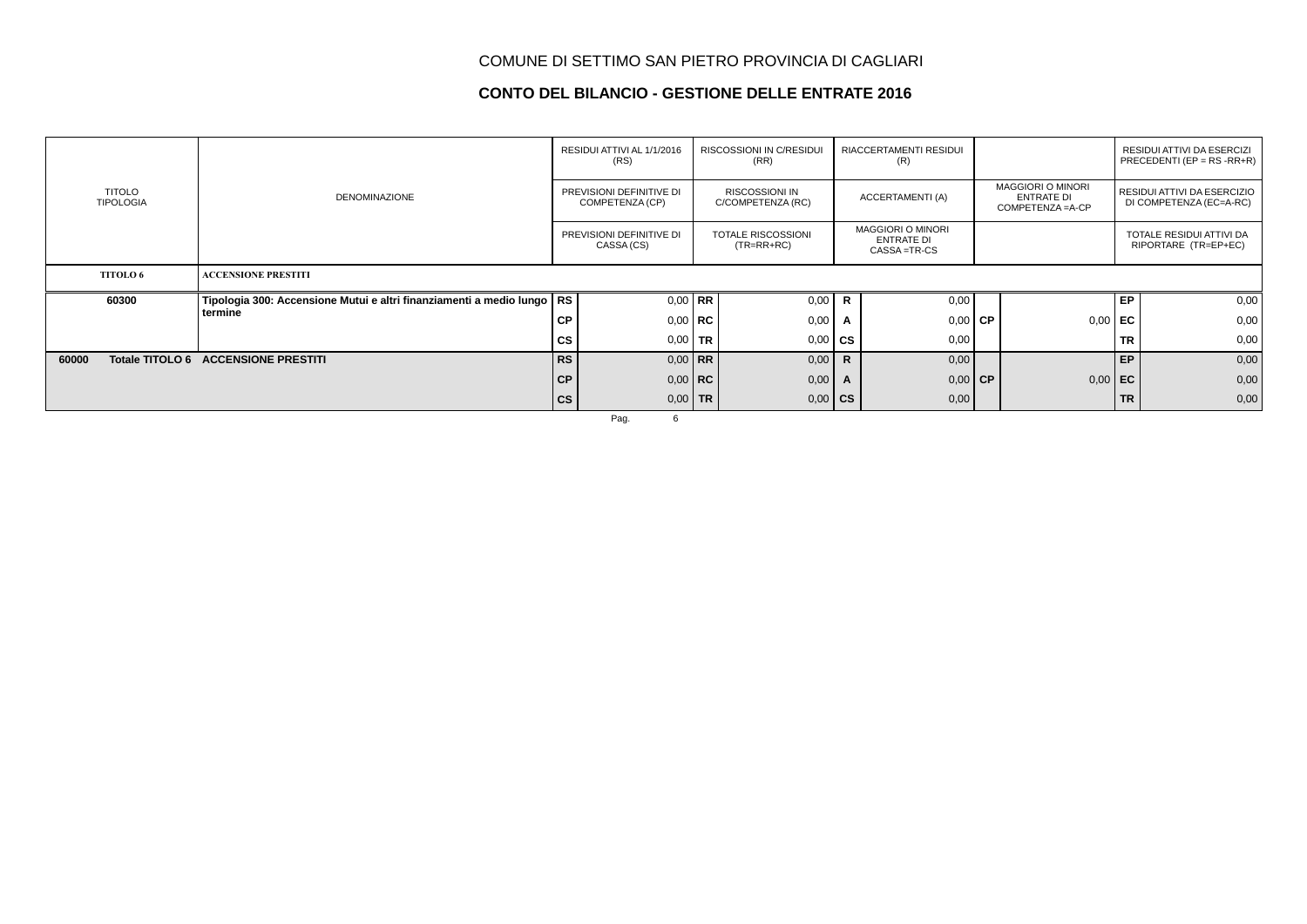### **CONTO DEL BILANCIO - GESTIONE DELLE ENTRATE 2016**

|                                   |                                                             | RESIDUI ATTIVI AL 1/1/2016<br>(RS)          |                 | <b>RISCOSSIONI IN C/RESIDUI</b><br>(RR)    |      | RIACCERTAMENTI RESIDUI<br>(R)                                  |               |                                                                    |                  |                                                        | RESIDUI ATTIVI DA ESERCIZI<br>PRECEDENTI (EP = $RS$ - $RR+R$ ) |
|-----------------------------------|-------------------------------------------------------------|---------------------------------------------|-----------------|--------------------------------------------|------|----------------------------------------------------------------|---------------|--------------------------------------------------------------------|------------------|--------------------------------------------------------|----------------------------------------------------------------|
| <b>TITOLO</b><br><b>TIPOLOGIA</b> | <b>DENOMINAZIONE</b>                                        | PREVISIONI DEFINITIVE DI<br>COMPETENZA (CP) |                 | <b>RISCOSSIONI IN</b><br>C/COMPETENZA (RC) |      | <b>ACCERTAMENTI (A)</b>                                        |               | <b>MAGGIORI O MINORI</b><br><b>ENTRATE DI</b><br>COMPETENZA = A-CP |                  | RESIDUI ATTIVI DA ESERCIZIO<br>DI COMPETENZA (EC=A-RC) |                                                                |
|                                   |                                                             | PREVISIONI DEFINITIVE DI<br>CASSA (CS)      |                 | TOTALE RISCOSSIONI<br>$(TR=RR+RC)$         |      | <b>MAGGIORI O MINORI</b><br><b>ENTRATE DI</b><br>CASSA = TR-CS |               |                                                                    |                  | TOTALE RESIDUI ATTIVI DA<br>RIPORTARE (TR=EP+EC)       |                                                                |
| <b>TITOLO7</b>                    | ANTICIPAZIONI DA ISTITUTO TESORIERE/CASSIERE                |                                             |                 |                                            |      |                                                                |               |                                                                    |                  |                                                        |                                                                |
| 70100                             | Tipologia 100: Anticipazioni da istituto tesoriere/cassiere | <b>RS</b>                                   | $0.00$ RR       |                                            | 0,00 | $\mathsf{R}$                                                   | 0,00          |                                                                    |                  | EP                                                     | 0,00                                                           |
|                                   |                                                             | <b>CP</b>                                   | 300.000,00   RC |                                            | 0,00 | A                                                              | $0,00$ CP     |                                                                    | $-300.000,00$ EC |                                                        | 0,00                                                           |
|                                   |                                                             | <b>CS</b>                                   | 300.000,00   TR |                                            | 0,00 | <b>CS</b>                                                      | $-300.000,00$ |                                                                    |                  | <b>TR</b>                                              | 0,00                                                           |
| 70000<br><b>Totale TITOLO 7</b>   | ANTICIPAZIONI DA ISTITUTO TESORIERE/CASSIERE                | <b>RS</b>                                   | $0.00$ RR       |                                            | 0,00 | $\mathbf R$                                                    | 0,00          |                                                                    |                  | EP                                                     | 0,00                                                           |
|                                   |                                                             | <b>CP</b>                                   | 300.000,00   RC |                                            | 0,00 | $\mathsf{A}$                                                   | $0.00$ CP     |                                                                    | $-300.000,00$ EC |                                                        | 0,00                                                           |
|                                   |                                                             | $\mathsf{cs}$                               | 300.000,00 TR   |                                            | 0,00 | <b>CS</b>                                                      | $-300.000,00$ |                                                                    |                  | <b>TR</b>                                              | 0,00                                                           |